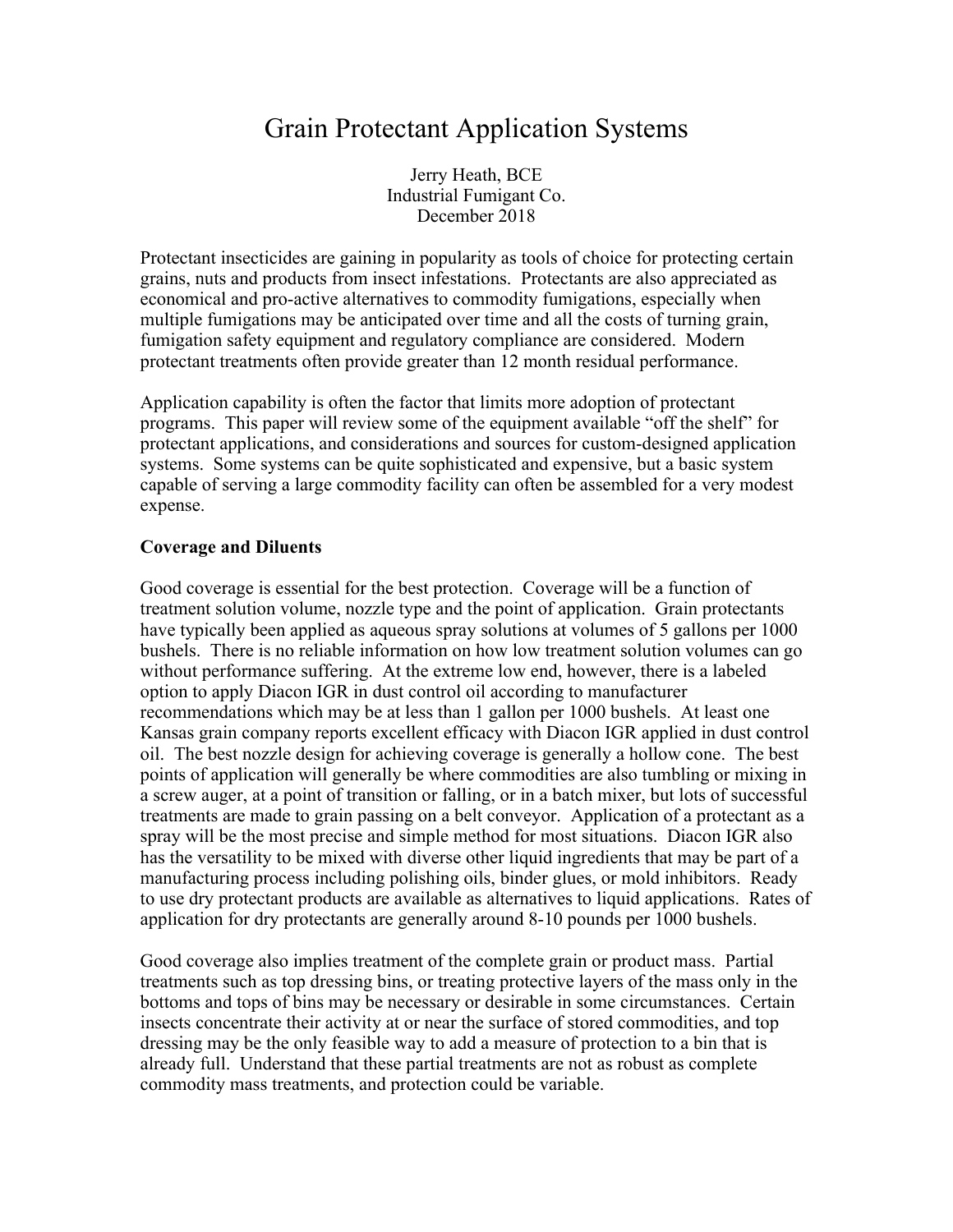# **Off the shelf – Liquid Application**

Gustafson was the leader for many years in the field of grain and seed treatments. Now a division of Bayer Crop Science, Gustafson Equipment still offers a line of seed treating equipment and at least one grain protectant applicator. Seed treatment equipment takes the considerations of coverage and gentle seed handling to an extreme not necessary for most commodity protectant applications. See website:

http//www.bayercropscience.com/BAYER/CropScience/BCSUS.nsf/id/Gust\_Home



Gustafson Little Gus Applicator

The Little Gus is a small portable unit designed especially for treating grain being loaded into farm bins, and it has been used successfully in some low-volume industrial settings. The unit features a 14 gallon tank, choice of 12 volt or 110 electric power, and adjustable output for treating 250-4500 bushels per hour.

# **Off the shelf – Dry Product Application**

A common method of application for ready to use dry protectants is to sprinkle an appropriate dose over the surface of a truckload before unloading. The dumping action and transfer operation into a bin will distribute the protectant throughout the grain adequately.

The Cyclone Grain Master was developed by The Cyclone Manufacturing Co., Urbana, IN, especially for application of Diacon D but would probably also handle diatomaceous earth. The unit features a product bin, electric powered adjustable auger feed, and a means to prevent bridging of dry product in the bin so that an even output is maintained. The unit is sized like a garden tractor accessory. Contact Sam Speicher (260) 918-3380, manager@cyclone.us.com.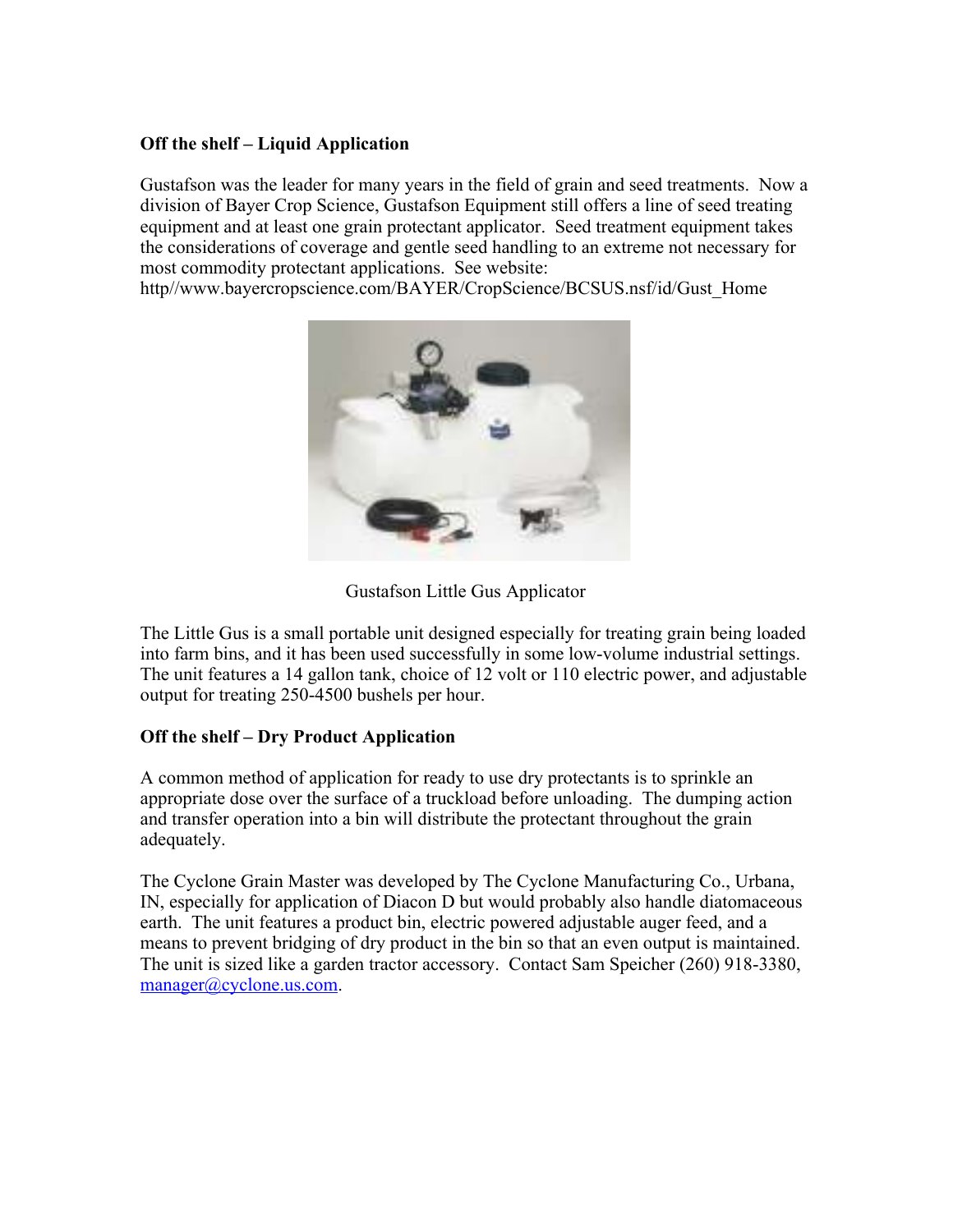

## **Custom-design considerations & sources**

The most straightforward kind of application system for a grain facility might consist of a treatment solution reservoir tank positioned for convenient filling, electric motor and pump, and plumbing to the point of application. Almost every element of this system can be modified to fit individual circumstances or preferences:

- Seasonal or permanent.
- Mobile around the facility, or permanently installed.
- Power source: electric, gasoline engine, pneumatic powered pump or pressurized tank.
- Treatment solution reservoir tank or in-line mixing.
- On/Off switching: at sprayer, remote at application point, or automated with grain flow.
- Application in water or some other diluent (depending on protectant product label flexibility).
- Treatment of commodity streams or mixer batches.



*A simple but adequate protectant application system at a country elevator: Mobile application equipment at ground level used temporarily during grain harvest season; electric motor and pump; hose running to top of bin to an optimum application point; on/off control was the plug outlet for the motor/pump.*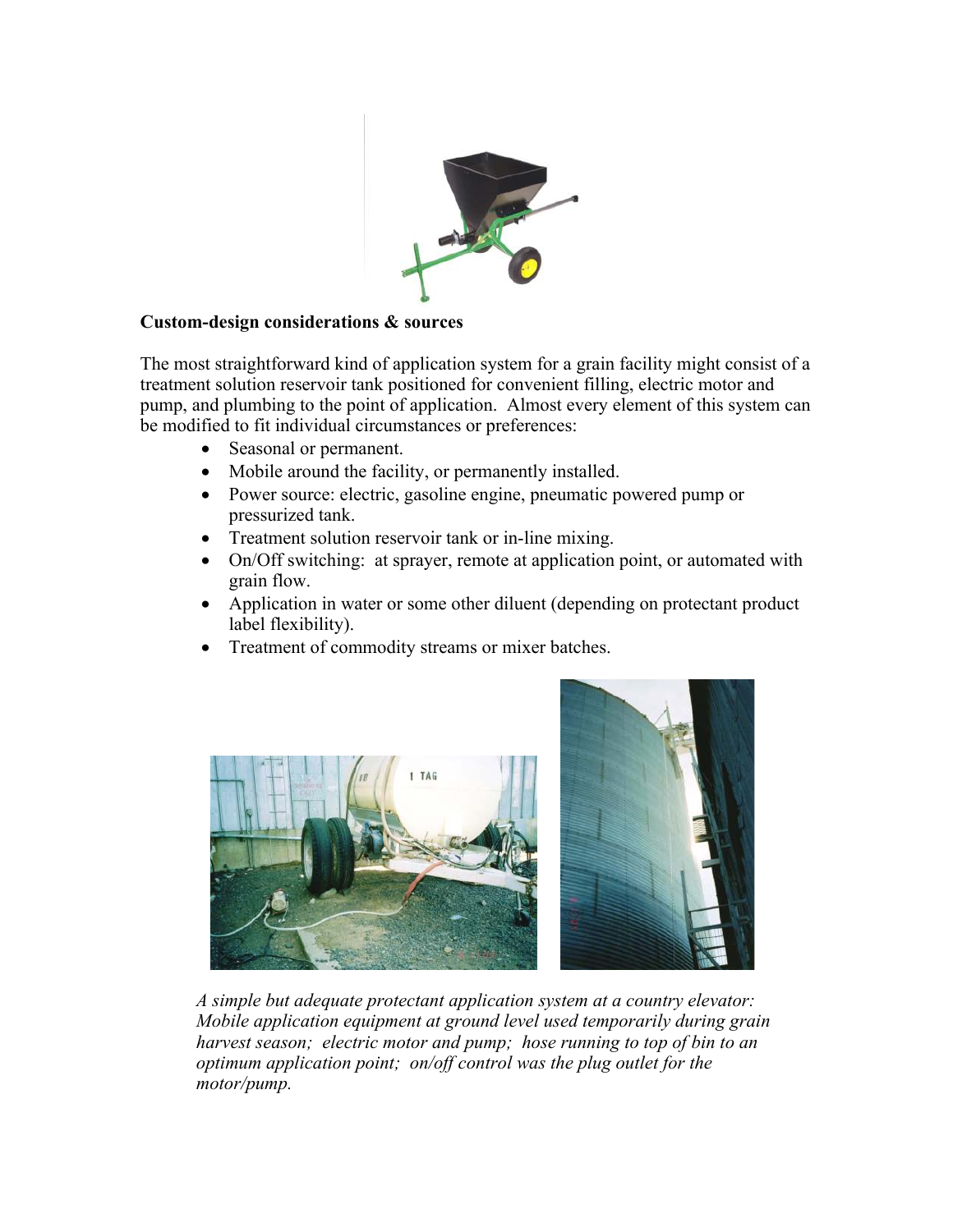### *Prerequisite information for equipment selection or design:*

• *Grain flow rate or mixer batch size:* Grain flow rates will dictate the output requirements of a treatment system, or the amount of protectant solution that needs to be added to a mixer batch. Characteristics of the grain flow will also dictate the number, positioning and size of spray nozzles. Protectants are generally labeled for a certain amount of concentrate, usually in fluid ounces or milliliters per 1000 bushels, or sometimes per ton of grain. The concentrate is then diluted to create a solution of sufficient volume to achieve good coverage (5 gallons per 1000 bushels often suggested). Some facilities deal in weight of commodity rather than bushels. A conversion can be made between bushels and weight as necessary. Many grain facilities will have variable grain flow rates, or may be dealing with a variety of different grains, seeds, or blends. Often these variables can be condensed down to one (or very few) typical flow rates. Some protectants also allow for a range of dosage rates. The simpler the system the better if a standardized mixing / loading / calibration scheme or minimal adjustments can be achieved.

Flow rate notes and variables:

- *What would the width of the grain flow be on a belt, within an auger or transition at the likely point of application? Or, how wide would the spray pattern likely need to be if the application was not into a batch mixer?* This is a consideration for the selection and mounting of a single nozzle or multiple nozzles.
- *Quantity of commodity to be treated in a day:* This will dictate reservoir tank size, especially for aqueous treatment solutions. Protectants in water solutions usually need to be used within a day or two, so plan tank size so that treatment solutions do not carry over and fresh treatment solutions can be prepared daily.

Protectants with the option to be mixed in mineral or vegetable oil (Diacon IGR) can remain stable and in solution for a long time after initial thorough mixing. These kinds of treatment scenarios often utilize mini-bulk tanks of about 250 gallons as treatment solution reservoirs that may last about a month, depending on the amount of commodity being treated. It is probably not advisable to add protectant to a very large outdoor bulk tank because prolonged outdoor exposure to sunlight could degrade the protectant, and uniform mixing in a very large bulk tank would be difficult..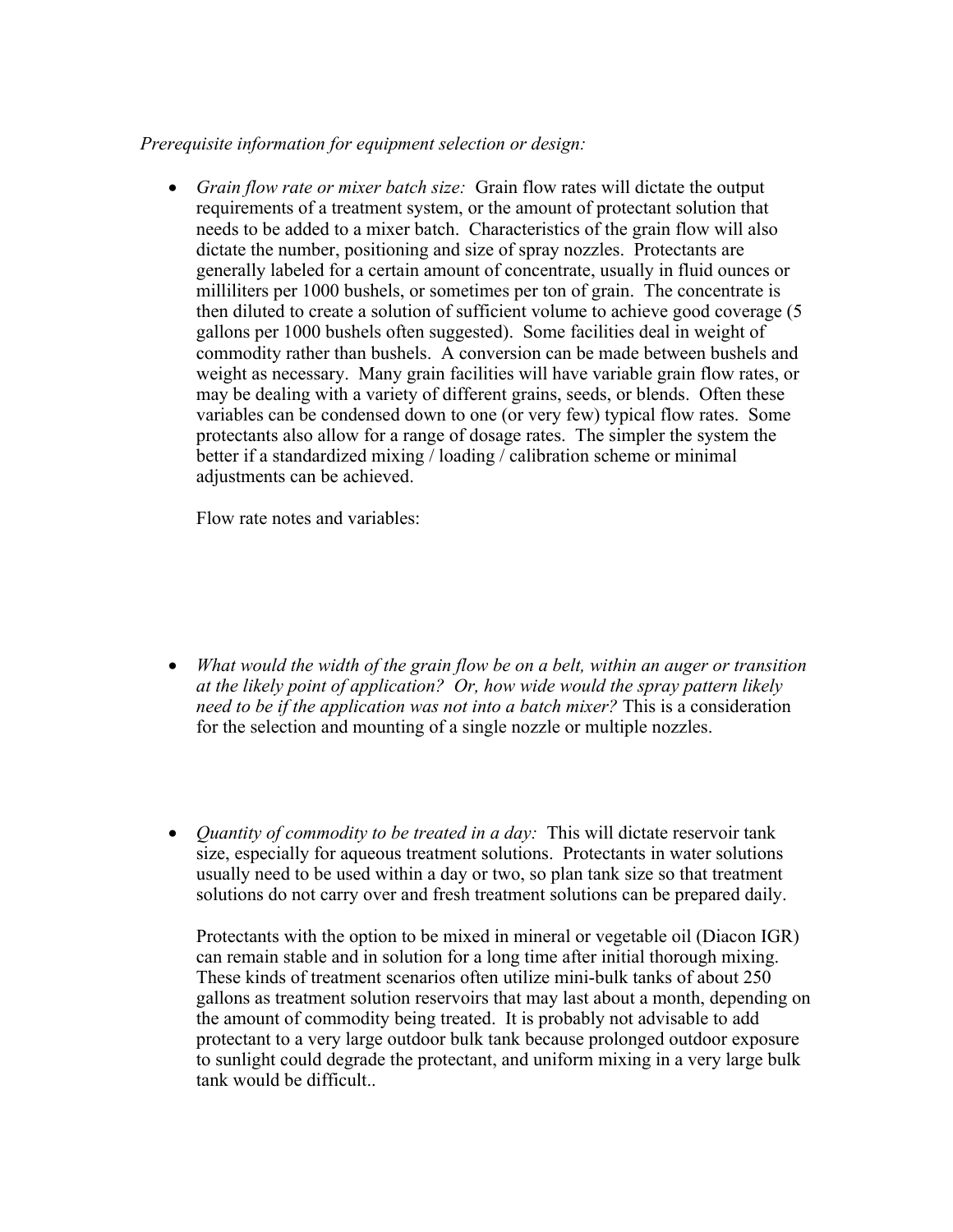Daily treatment projections:

• *Length of time a spraying system may need to operate daily:* This may dictate whether motors and pumps need to be rated for continuous duty. Or, this may be a good specification simply for the sake of durability.

Application time projections:

- *Tank and pump location.* Plan the position of the tank and pump. The tank should be positioned in a convenient place for mixing and loading. Consideration should be given to the sanitary conditions of the tank location with a clean water supply, and perhaps capability to periodically clean and sanitize the system.
- *Component selection and plumbing design.* Begin at your anticipated point of application. Determine whether you want one or multiple nozzles for coverage of the width of grain flow. Grain flow rate(s) will dictate the amount of treatment solution you need to apply at his point. Consult Spraying Systems (or similar) references to find nozzles that will deliver the correct output at about 20 psi. Beware of coverage efforts that can be counterproductive: Wide angle nozzles mounted too high and operating at pressures too high can atomize spray causing considerable loss. Multiple narrow angle nozzles, mounted low and operating at lower pressure will be better. Utilize nozzle sizes (flow rates) and numbers of nozzles for optimizing application and avoid high pressure to achieve application volume requirements. Many nozzle styles are available (flat fan, cone, hollow cone, extended range  $(XR)$ ). Nozzle bodies – the fixtures that hold the actual nozzles, also feature different designs that may be desirable: no-drip, with or without screens, etc. Spraying System references or equipment suppliers can advise for particular circumstances.

Measure the plumbing route and distance from nozzles back to the anticipated tank and pump location, as well as the elevation difference. Elevation and distance to points of application will influence plumbing and pump specifications. Larger diameter plumbing may be needed to overcome friction and maintain the flow rate and pressure needed at the nozzles.

*Consult Spraying Systems Co. technical resources online (www.spray.com) for advice on pressure drop due to friction that can be expected for different diameters of pipe or hose over distances.* This will be a factor if a sprayer system is positioned at ground level and points of application are some distance away or 100+ feet higher on a gallery floor.

Pressure at nozzles ideally should be limited to about 20 psi, and nozzles selected for large droplet sizes.

*Pump selection:* A pump needs to be selected that will deliver the correct quantity of treatment solution to the nozzles at the correct pressure, while overcoming the interior friction of the plumbing lines and other pressure-drop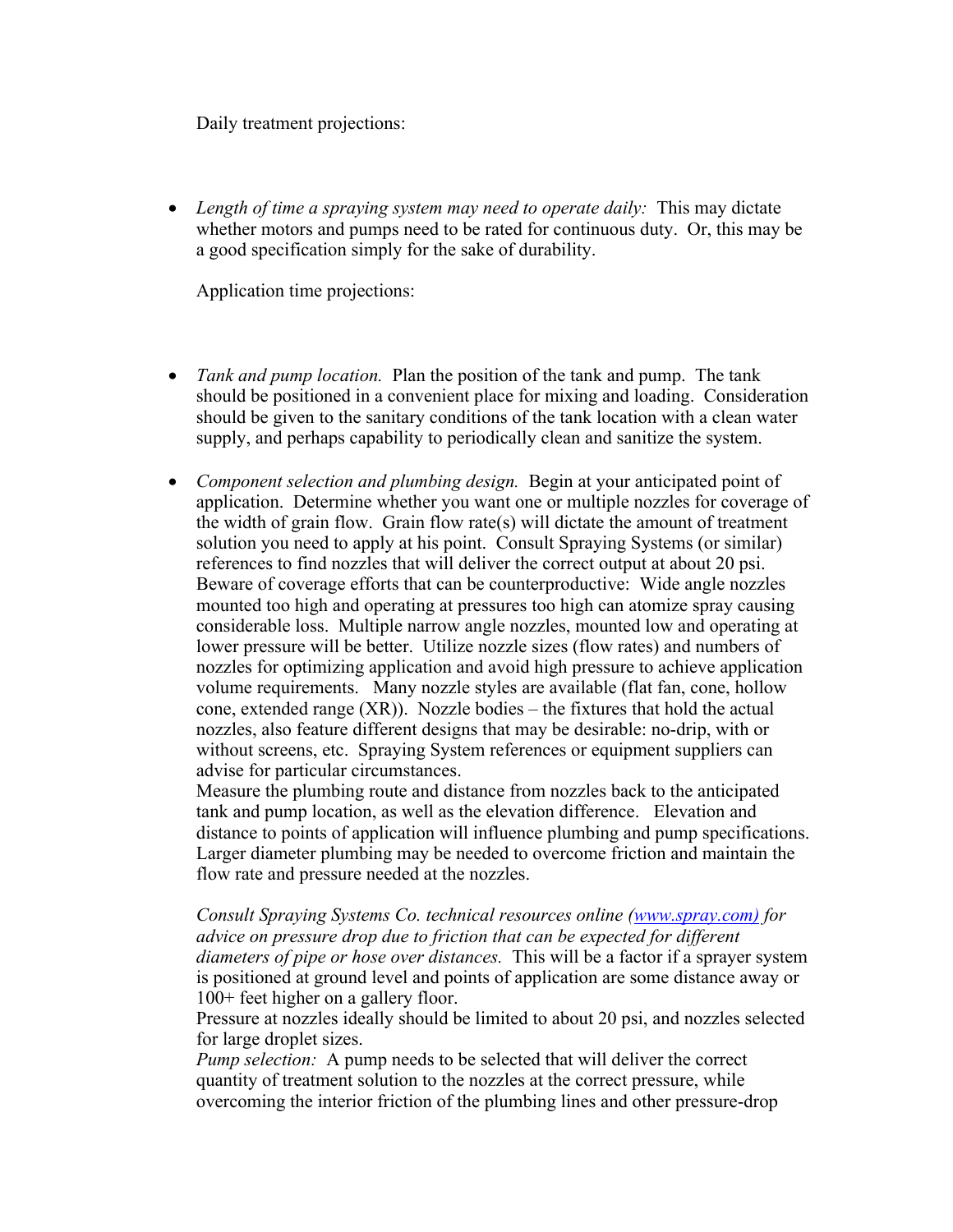contributors (elevation, misc. fittings and fixtures, etc.) in the system. *Also ,the pump needs to have the capacity to provide adequate recirculation flow to keep the treatment solution in the supply tank properly agitated and mixed.* A good rule of thumb for recirculation is for 3X the tank capacity per hour.

Notes on sprayer location and plumbing:

### *In-line mixing options*

A tank of spray solution may not be an appealing prospect for some facilities. Another option might be to accurately inject the proper amount of concentrate into the flow of water or other diluent. Supplemental tanks or pumps may or may not be necessary to produce the necessary output characteristics to properly treat a grain stream. Needless to say, a check valve should be positioned to prevent any back-flow contamination of a water supply. A variety of technologies are available for in-line metering including veturi designs, peristaltic pumps, or non-electric water-driven proportional pumps. Identify parameters of treatment volume requirements and protectant concentration necessary for your facility. For design assistance and parts utilizing injection mixing consult DEMA Engineering, www.DEMAeng.com, or www.pestspray.ca.

For information on non-electric water-driven chemical injectors see www.dosmatic.com or www.dosatronusa.com. For a selection of peristaltic pumps see www.grainger.com. Search: peristaltic pumps.

## *Putting it all together*

Considerable expertise and resources for sprayer design and assembly can be found locally in virtually all areas. Along with the ingenuity of many maintenance personnel it should be feasible to plumb a system and devise appropriate application points and on/off controls. Inquire at local agricultural equipment dealerships, or locate sprayer suppliers for the horticultural or structural pest control industries. Sprayers with hundreds of feet of hose will often have tank sizes and pump characteristics similar to a sprayer plumbed to the top of a grain elevator. Also, be sure to get these features:

• Recirculation to tank to achieve and maintain good protectant mixing. Agitation in the tank is critical for most protectants. Plan on recirculating  $\#X$  the tank capacity per hour. Cone-bottom tanks empty nicely, and achieve good recirculation mixing in their cone bottoms.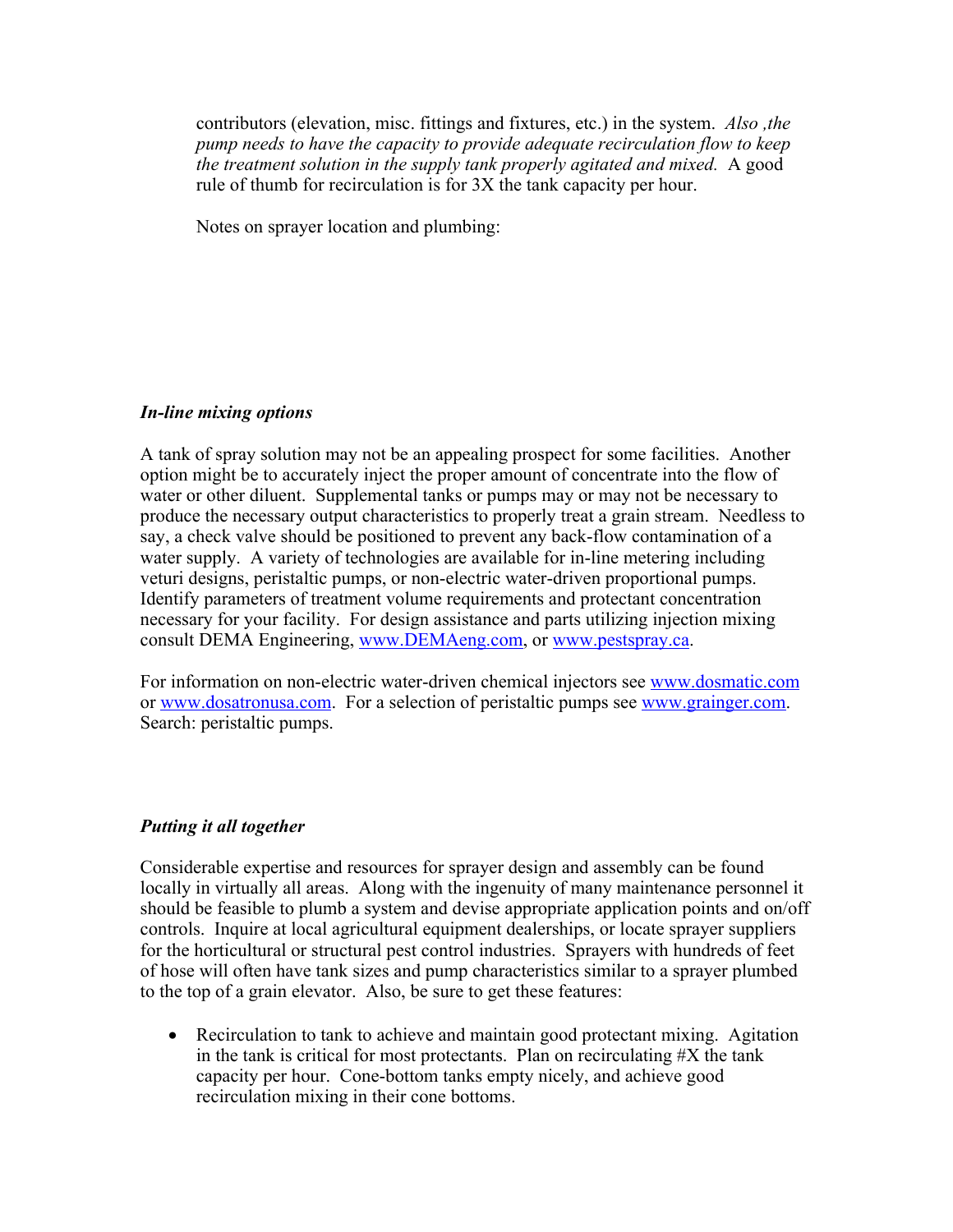- Adequate filtration/screening to prevent clogging nozzles with grain elevator debris.
- Ball valve at the tank outlet for leak control should one develop. And, another near nozzles to facilitate maintenance.
- Nozzles with no-drip valves.
- Pump self-priming whether by positioning or with a check valve.
- Anti-siphon protection by some means at the tank filling site.

More help:

- Ag West Distributing, www.agwestdist.com. Locations throughout the Northwest. An example of an agriculturally-oriented company that can fabricate specialized agricultural spraying equipment. An Ag West outlet in Montana assembled an economical treatment system for an elevator/flour mill that has served well for a number of years.
- Raymar Supply Co., 2404 D.E. Short Rd., Sasser, GA 39885 www.raymarsupply.com (800) 499-6930, (229) 698-6930 David Sapp, David@raymarsupply.com
- Simpson Farm Enterprises, 20333 North Ness County Line Rd., Ransom, KS 67572. www.simpsonfarm.com. Greg Simpson (800) 235-5359. Outlets also located in Hays, Great Bend and Beloit, KS. Farm equipment and sprayer specialists. Two pump kits are available pre-assembled that will match most grain protectant needs
- Edward J. Heck & Sons, Omaha, NE, www.ejheck.com, is a prominent designer and installer of mineral oil dust suppressant spraying systems for grain elevators. Heck's experience designing and installing durable spraying systems in elevators and convenient control systems warrants their listing here. However, we do not know if they have experience specifically with grain protectants in any respects, or incorporating injection metering of additional ingredients into oil systems. A simple system for incorporating Diagon IGR treatments in dust control oil consists of a small tank for mixing a daily supply of oil + Diacon IGR plumbed back into the oil application system.
- Spraying Systems, www.spray.com, is the ultimate authority on any kind of spraying equipment and application engineering. Regional affiliates are available for custom design and installation of any kind of spraying system. Contact these